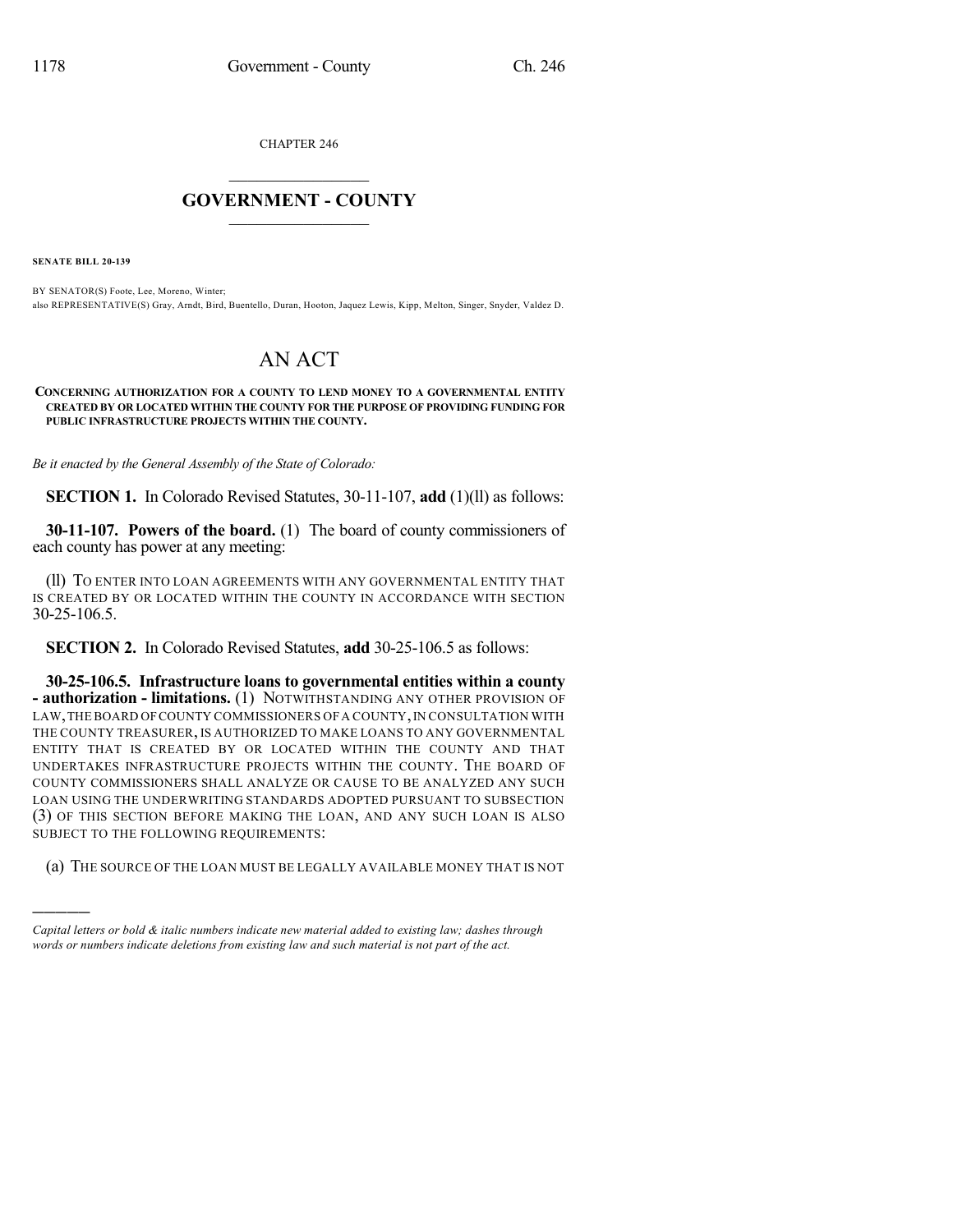OTHERWISE ENCUMBERED OR OBLIGATED, AND THE AMOUNT LOANED MUST NOT CAUSE THE TOTAL OUTSTANDING PRINCIPAL BALANCE OF ALL LOANS MADE PURSUANT TO THIS SUBSECTION (1) TO EXCEED EIGHT PERCENT OF THE AMOUNT OF SUCH MONEY AVAILABLE AT THE TIME THE LOAN IS MADE;

(b) THE LOAN MUST HAVE A SPECIFIED REPAYMENT TERM, AND THE LOAN RECIPIENT SHALL AGREE TO PAY THE COUNTY INTEREST ON THE LOAN AT AN INITIAL RATE THAT IS EQUAL TO OR GREATER THAN THE RATE OF RETURN EARNED ON ALL COUNTY FINANCIAL INVESTMENTS FOR THE TWELVE MONTHS PRECEDING THE DATE ON WHICH THE LOAN IS MADE;

(c) THE LOAN RECIPIENT SHALL USE LOAN PROCEEDS FOR THE SOLE PURPOSE OF FUNDING PUBLIC INFRASTRUCTURE PROJECTS, INCLUDING BUT NOT LIMITED TO THE CONSTRUCTION, OPERATION, MAINTENANCE, OR REPAIR OF TRANSPORTATION AND RECREATIONAL INFRASTRUCTURE; AND

(d) THE BOARD OF COUNTY COMMISSIONERS SHALL MAKE THE LOAN BY ENTERING INTO AN INTERGOVERNMENTAL AGREEMENT WITH THE LOAN RECIPIENT THAT ESTABLISHES THE TERMS AND CONDITIONS OF THE LOAN. BEFORE ENTERING INTO SUCH AN INTERGOVERNMENTAL AGREEMENT:

(I) THE BOARD OF COUNTY COMMISSIONERS SHALL APPROVE THE PUBLIC INFRASTRUCTURE PROJECT TO BE FUNDED BY THE LOAN AND THE TERMS AND CONDITIONS OF THE LOAN AT A MEETING OF THE BOARD HELD IN ACCORDANCE WITH THE OPEN MEETING REQUIREMENTS OF PART 4 OF ARTICLE 6 OF TITLE 24; AND

(II) THE BOARD OF COUNTY COMMISSIONERS OR THE LOAN RECIPIENT SHALL PURSUE PRIVATE SECTOR OPTIONS, INCLUDING BUT NOT LIMITED TO FINANCIAL INSTITUTIONS DOING BUSINESS WITHIN THE COUNTY, FOR FUNDING THE PUBLIC INFRASTRUCTURE PROJECT TO BE FUNDED BY THE LOAN AND REPORT REGARDING THE OPTIONS PURSUED AT THE BOARD MEETING HELD PURSUANT TO SUBSECTION  $(1)(d)(I)$  OF THIS SECTION.

(2) BECAUSE IT IS REQUIRED TO BE REPAID, A LOAN MADE PURSUANT TO SUBSECTION (1) OF THIS SECTION IS NOT AN EXPENDITURE TO WHICH THE LIMITATIONS ON EXPENDITURES FROM THE COUNTY GENERAL FUND SET FORTH IN SECTION 30-25-106 (1) APPLY.

(3) BEFORE MAKING LOANS AS AUTHORIZED BY SUBSECTION (1) OF THIS SECTION, THE BOARD OF COUNTY COMMISSIONERS SHALL ADOPT UNDERWRITINGSTANDARDS. THE UNDERWRITING STANDARDS MUST REQUIRE, AT A MINIMUM, THAT EACH PROPOSED LOAN BE ANALYZED WITH RESPECT TO THE RISKS OF THE LOAN, MARKET RATES, AND LOAN TERMS.

**SECTION 3. Act subject to petition - effective date.** This act takes effect at 12:01 a.m. on the day following the expiration of the ninety-day period after final adjournment of the general assembly (August 5, 2020, if adjournmentsine die is on May  $6$ , 2020); except that, if a referendum petition is filed pursuant to section 1 (3) of article V of the state constitution against this act or an item, section, or part of this act within such period, then the act, item, section, or part will not take effect unless approved by the people at the general election to be held in November 2020